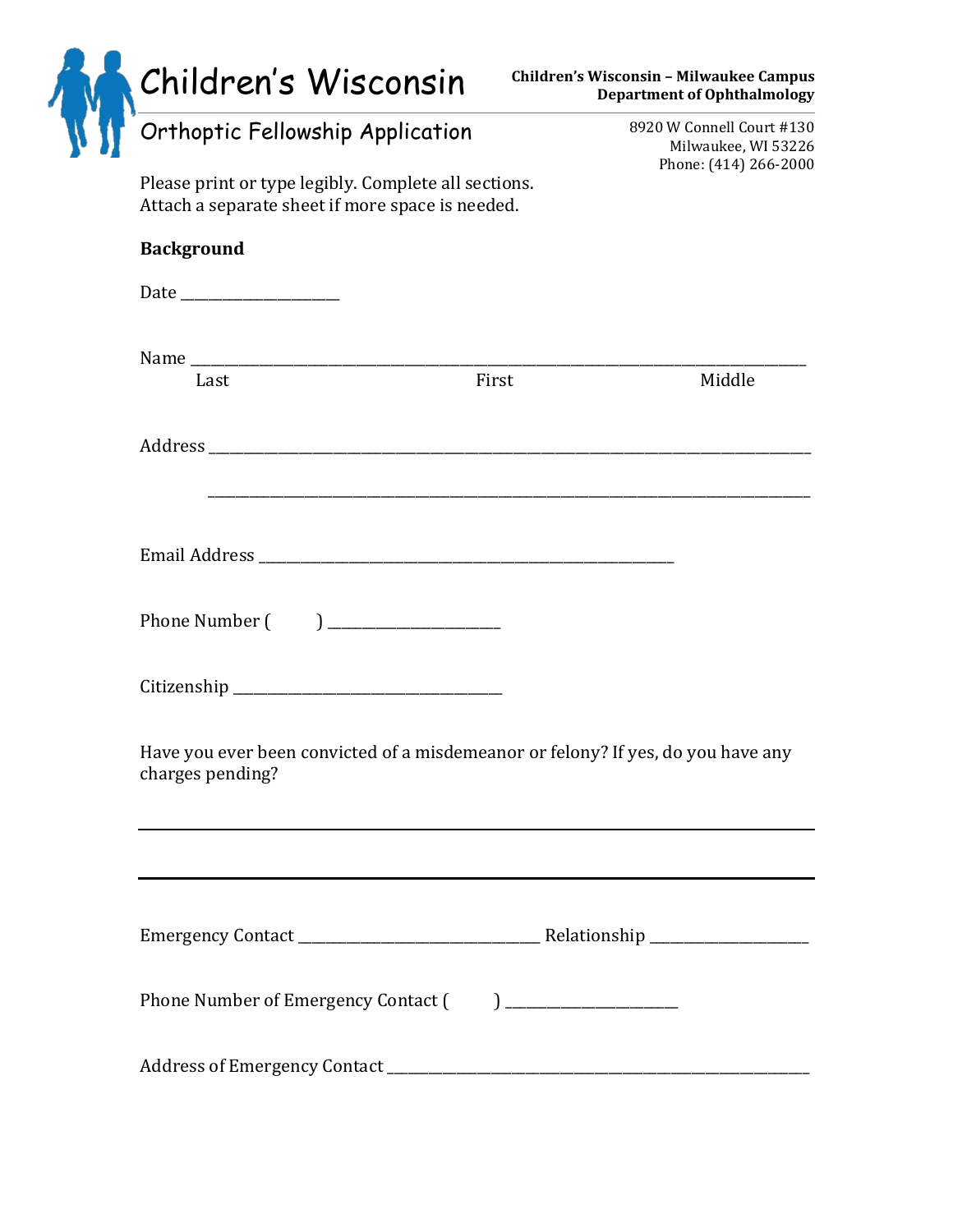# **Education**

List education from high school – present. Applicants must have a bachelor's degree in order to apply.

| Dates Attended                                                                                   |                                                                                  | Name of School |          |
|--------------------------------------------------------------------------------------------------|----------------------------------------------------------------------------------|----------------|----------|
|                                                                                                  | ,我们也不会有什么。""我们的人,我们也不会有什么?""我们的人,我们也不会有什么?""我们的人,我们也不会有什么?""我们的人,我们也不会有什么?""我们的人 |                |          |
| <b>Employment History</b><br>List employment history from first - most recent                    |                                                                                  |                |          |
| Dates Employed                                                                                   | Company                                                                          | Location       | Position |
|                                                                                                  |                                                                                  |                |          |
| <b>References</b><br>Three letters of recommendation are required. Please list references below. |                                                                                  |                |          |
|                                                                                                  |                                                                                  |                |          |
|                                                                                                  |                                                                                  |                |          |
|                                                                                                  |                                                                                  |                |          |
|                                                                                                  |                                                                                  |                |          |
|                                                                                                  |                                                                                  |                |          |
|                                                                                                  |                                                                                  |                |          |
|                                                                                                  |                                                                                  |                |          |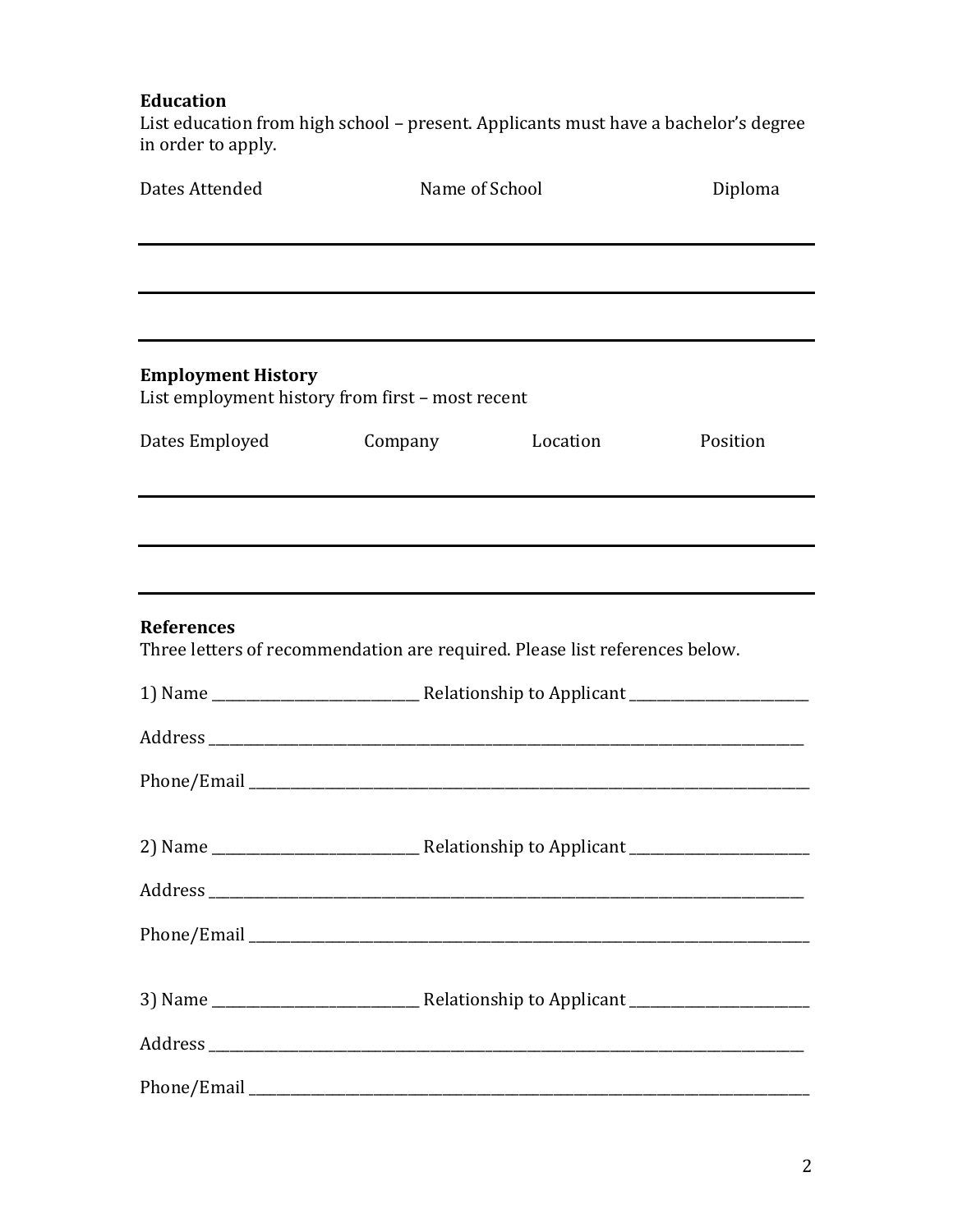Do you have or have had any illness or physical disability that might interfere with your training as an orthoptic student? If yes, please explain.

How did you hear about Orthoptics as a career?

Do you have experience working in an ophthalmology clinic or other eye care facility?

Have you ever worked closely with small children?

What hobbies do you enjoy?

## **Enclosed with this application:**

- Official copy of college transcripts (sent directly to address below if permitted by university)
- Three letters of recommendation (sent directly to address below)
- Personal statement (less than 300 words) of why orthoptics appeals to you. Handwritten, on a separate sheet of paper.

## **Mail complete application to:**

Veronica Picard, CO Ophthalmology Department 8920 W Connell Court #130 Milwaukee, WI 53226

Any questions regarding the application or program may be answered by emailing [vpicard@chw.org](mailto:vpicard@chw.org)